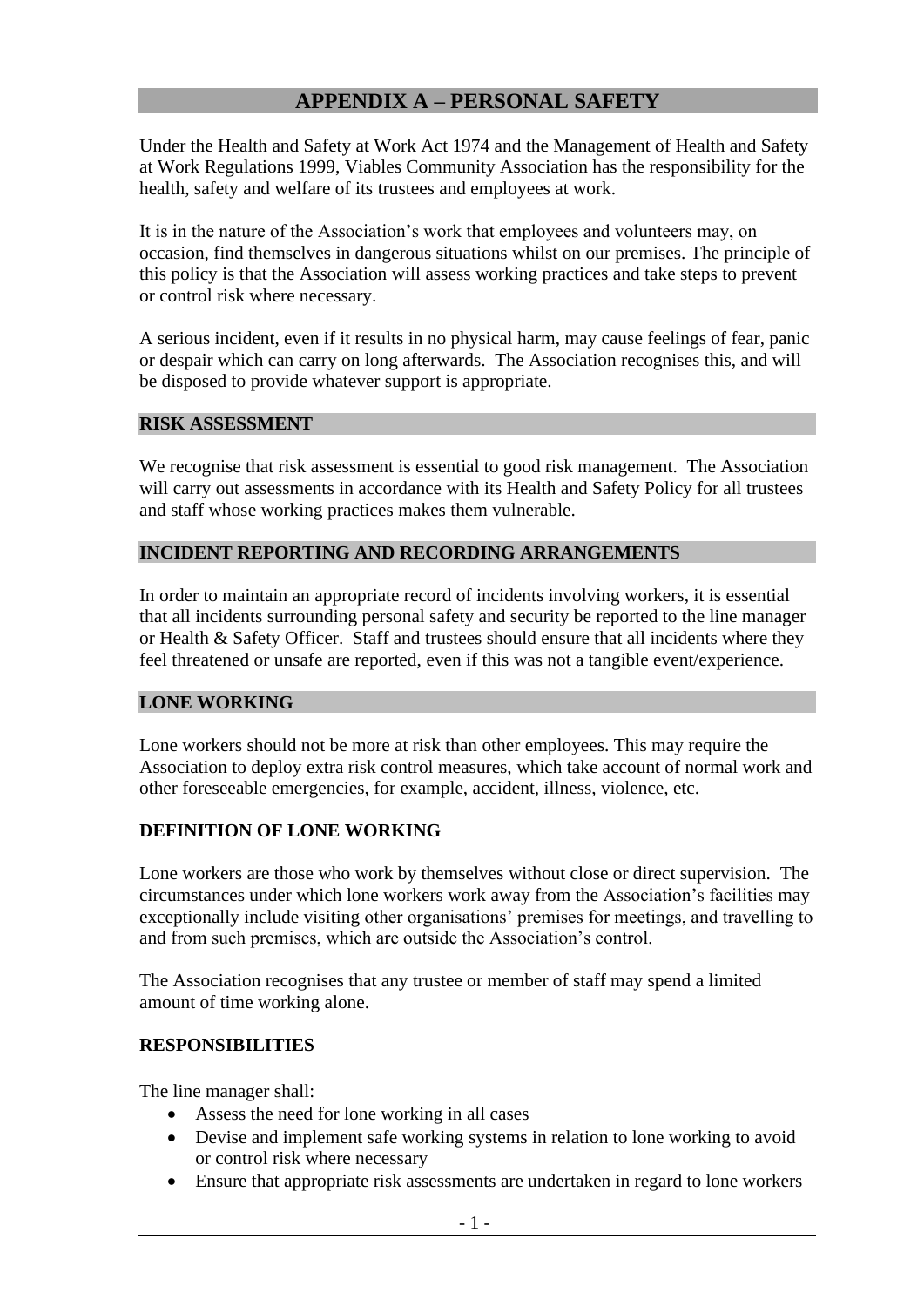Lone workers must:

- Ensure that they are aware of the policy and procedures relating to lone working comply with them
- Make it clear to other volunteers/family members where they will be, how long for, and how they can be contacted
- Let the family member/volunteer know if this changes significantly in the course of the journey from home
- If travelling to a meeting on behalf of the Association, make a note in the office diary of the name, address, phone number, and time of any meeting and expected time of return to the office
- Make it clear whom they wish to be informed in the event of an emergency, and how they can be contacted
- Take reasonable care to protect themselves, and to implement all guidance policy and practice relating to risk arising from lone working.

## **WORKING AT HEIGHT**

The Working at Height regulations place duties on the Association to ensure:

- All work at height is properly planned.
- Those working at height are competent or supervised.
- The risks of working on or near fragile surfaces are properly controlled.
- Equipment for working at height is properly inspected and maintained.

Work at height should be avoided where possible and equipment should be used to prevent or minimise the consequence of falls, where working at height is the only option. No volunteer should work at height on the Community Association's premises unless accompanied by another person.

## **LIFTING AND HANDLING**

- Employees and volunteers should avoid manual lifting where at all possible. However the Association recognises that volunteers and employees may occasionally be required to lift and handle loads manually. Correct manual lifting and handling reduces the effort required and prevents strain and risk of injury.
- Volunteers and employees should not put themselves at risk by attempting to lift heavy loads which could be taken apart or divided into smaller quantities. The assistance of other volunteers or employees should always be sought for moving large quantities, or for lifting heavy and awkward loads. When lifting is done by a team, instructions should be given by one person only.
- Any volunteer or employee feeling a strain should stop immediately and record the incident in the Accident Book.
- Aids to reduce the risk of injury (eg trolleys) must always be used if available.

## **CARRYING/HOLDING MONEY OR VALUABLES FOR THE ASSOCIATION**

- Volunteers who carry money for the Association have the right to be accompanied by another person.
- Large amounts of cash should not be kept in the Office.
- Visits to the bank should not be at a regular time.